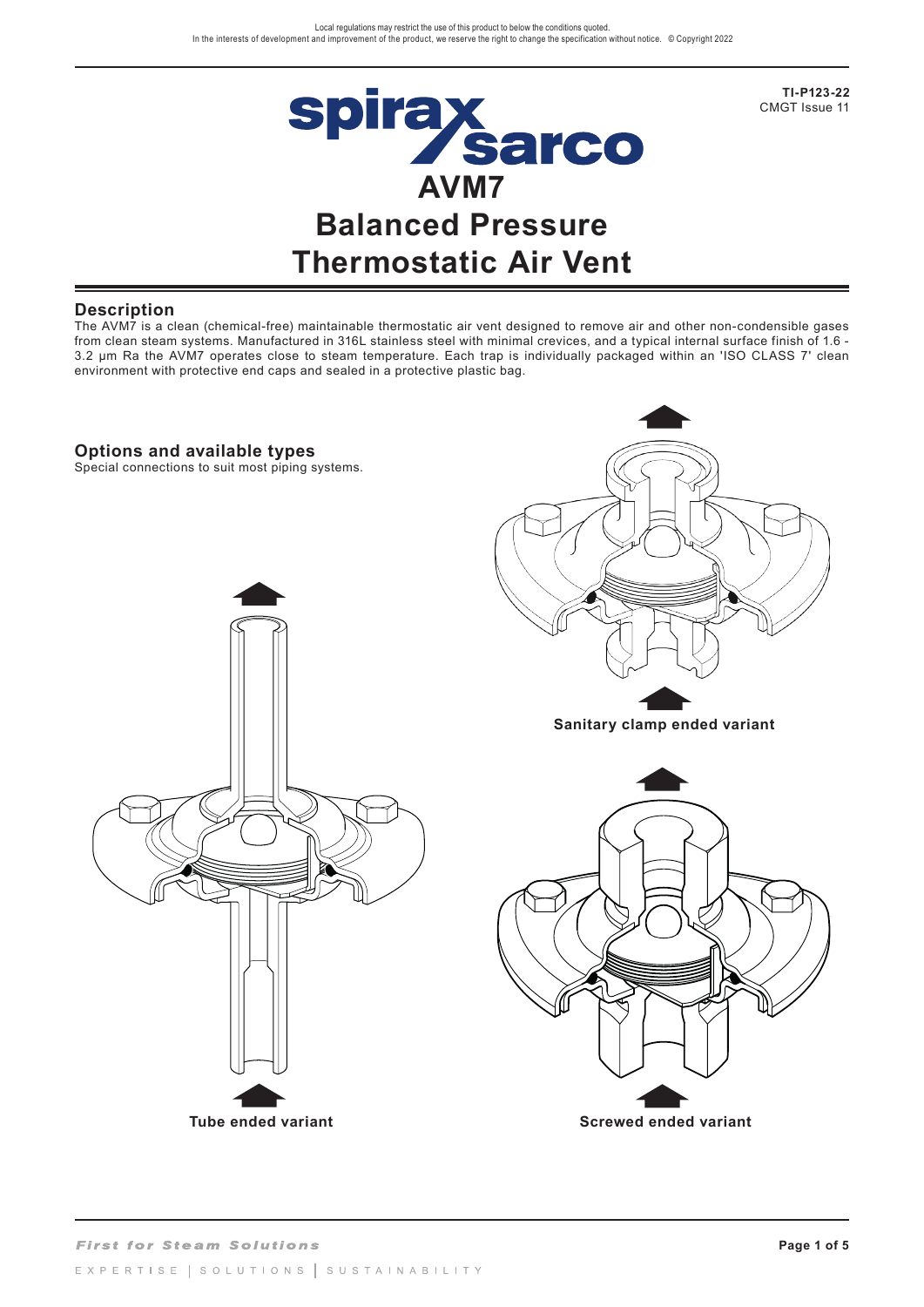### **Standards**

- The AVM7 has been designed and manufactured general accordance with ASME BPE standards.
- The unit also complies with the requirements of the EU Pressure Equipment Directive / UK Pressure Equipment (Safety) Regulations.
- FDA CFR Title 21. Paragraph 177. 2600.
- USP Class VI Biological Reactivity Cytotoxicity Testing In-Vivo <88> extracted at 121 °C for 1 hour.
- ADI Free (Animal Derived Ingredients) for materials used, manufacturing processes involved in producing the part.
- TSE/BSE Free as Certified.
- EC1935 : 2004.
- Full material lot number product traceability.

### **Certification**

This product is available with the following certification:

- EN 10204 3.1 Material Certification Pressure Retaining Parts Chargeable.
- EN 10204 3.1 Material Certification for Wetted Parts including the WFI element fill (also available for element spares) Chargeable.
- Typical Internal Surface Finish F.O.C.
- Certificate of Compliance for FDA, USP Class VI Testing Statement, and ADI Free Statement F.O.C
- TSE-BSE Statement F.O.C.
- EC1935:2004 Declaration of Compliance F.O.C.
- Declaration of Conformity BS EN ISO 14644-1:2015 Class 7 Clean Room F.O.C.
- Typical Test Report F.O.C.

**Note:** All certification/inspection requirements must be stated at the time of order placement, and may be subject to additional cost as detailed above.

## **Sizes and pipe connections**

#### **Sanitary Clamp Ended Variants**

| <b>Standard</b> | <b>Issue</b> | Type   | <b>Sizes</b> |  |                 |                 |    |
|-----------------|--------------|--------|--------------|--|-----------------|-----------------|----|
| <b>ASME BPE</b> |              | Type A |              |  | $\frac{1}{2}$ " | $\frac{3}{4}$ " |    |
| <b>ASME BPE</b> |              | Type B |              |  |                 |                 | 4H |

### **Tube Ended Variants**

| Standard        | Issue   | Type        | <b>Sizes</b>    |             |                 |                 |             |
|-----------------|---------|-------------|-----------------|-------------|-----------------|-----------------|-------------|
| Imperial        |         | Wall 16 swg |                 |             | $\frac{1}{2}$ " | $\frac{3}{4}$ " | 4H          |
| <b>DIN11850</b> | 1999-01 | Series-2    |                 | <b>DN10</b> | <b>DN15</b>     |                 | <b>DN25</b> |
| <b>ISO1127</b>  | 1997    | Series 1    | DN <sub>8</sub> | <b>DN10</b> | <b>DN15</b>     |                 |             |

#### **Screwed Ended Variants**

| Standard                               | Issue | Type | <b>Sizes</b> |               |                 |                 |        |
|----------------------------------------|-------|------|--------------|---------------|-----------------|-----------------|--------|
| <b>Socket BSP</b><br><b>Socket NPT</b> |       |      |              | $\frac{1}{4}$ | $\frac{1}{2}$ " | $\frac{3}{4}$ " | $A$ II |

**Note:** On request other connection options are available at extra cost. Please note that seat end spares for specially requested connections will require a minimum order quantity - Please consult Spirax Sarco for further information.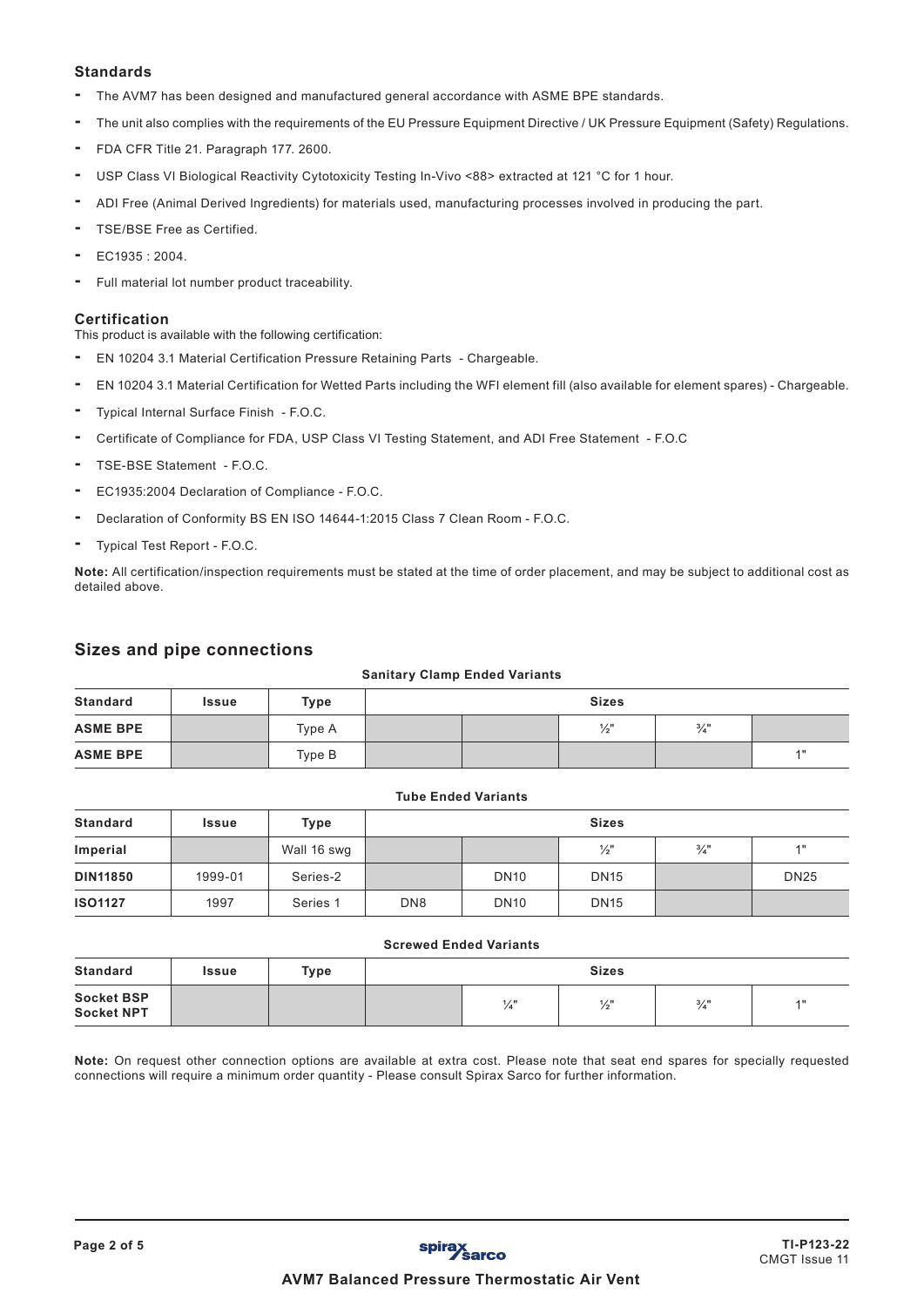## **Materials**

|   | No.Part                | <b>Material</b>            |                  |
|---|------------------------|----------------------------|------------------|
|   | Body (outlet)          | Stainless steel            | 316L (1.4404)    |
| 2 | Body with seal (inlet) | Stainless steel            | 316L (1.4404)    |
|   | 'O' ring               | FKM                        |                  |
| 4 | Capsule element        | Stainless steel            | 316L (1.4404)    |
|   | Nuts and bolts         | Stainless steel            | BS 6105 Gr A4 80 |
| 5 | Washers                | Austenitic stainless steel |                  |



# **Pressure/temperature limits (ISO 6552)**



The product should not be used in this region as damage to the internals may occur.

|            | Body design conditions                                 | PN7              |
|------------|--------------------------------------------------------|------------------|
| <b>PMA</b> | Maximum allowable pressure                             | 7 bar g @ 170 °C |
| TMA        | Maximum allowable temperature                          | 170 °C @ 7 bar g |
|            | Minimum allowable temperature                          | $-10$ °C         |
| <b>PMO</b> | Maximum operating pressure for saturated steam service | 7 bar g          |
| <b>TMO</b> | Maximum operating temperature                          | 170 °C           |
|            | Minimum operating temperature                          | 0 °C             |
|            | Designed for a maximum cold hydraulic test pressure of | 10.7 bar g       |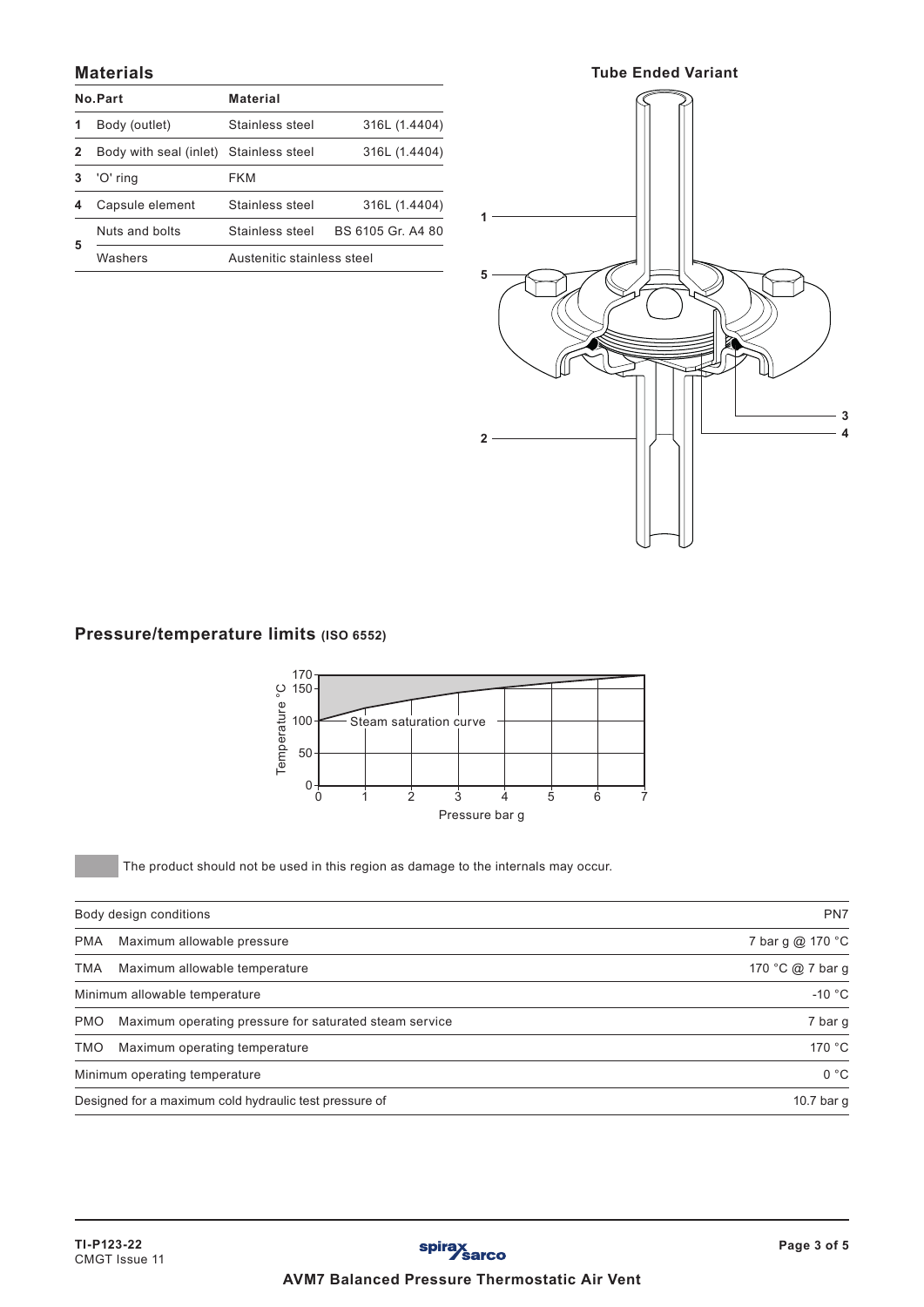# **Dimensions (approximate) in mm**

**Products each weigh 1kg maximum**

| <b>Standard</b>                                                   | <b>Sizes</b>                                                                                                | A  | в<br><b>TUBE</b>                     | C<br><b>TUBE</b>            | D<br><b>Screwed</b> | Е<br><b>Screwed</b>           | F<br>Sanitary                                               | Weight<br>(kg) |
|-------------------------------------------------------------------|-------------------------------------------------------------------------------------------------------------|----|--------------------------------------|-----------------------------|---------------------|-------------------------------|-------------------------------------------------------------|----------------|
|                                                                   |                                                                                                             |    | <b>Sanitary Clamp ended variants</b> |                             |                     |                               | Clamp                                                       |                |
| ASME BPE<br>Types A & B                                           | $\frac{1}{2}$ ", $\frac{3}{4}$ " and 1"                                                                     | 70 |                                      |                             |                     |                               | 49 for $\frac{1}{2}$ " and<br>$\frac{3}{4}$ ",<br>53 for 1" |                |
|                                                                   |                                                                                                             |    |                                      | <b>Tube ended variants</b>  |                     |                               |                                                             |                |
| Imperial 16 swg,<br><b>DIN11850 Series 2,</b><br>ISO1127 Series 1 | Imperial = $\frac{1}{2}$ , $\frac{3}{4}$ and 1"<br>$DIN/ISO = DNS ISO$<br>(1127 only), DN10,<br><b>DN15</b> | 70 | 106                                  | 40                          |                     |                               |                                                             |                |
|                                                                   |                                                                                                             |    |                                      | <b>Screw ended variants</b> |                     |                               |                                                             |                |
| Socket BSP + NPT                                                  | $\frac{1}{4}$ , $\frac{1}{2}$ , $\frac{3}{4}$ and 1"                                                        | 70 |                                      |                             |                     | 27, 27, 32, 41 58, 74, 81, 95 |                                                             |                |



**A F**



**Tube ended variant Sanitary clamp ended variant Screwed ended variant**

## **Safety information, installation and maintenance**

For full details see the Installation and Maintenance Instructions (IM-P123-23 ) supplied with the product.

#### **Installation note:**

The unit is designed for installation in vertical lines with the flow upwards to ensure self-draining operation. Do not expose element to superheat conditions since over-expansion may result.

Suitable isolation valves must be installed to allow for safe maintenance/replacement.